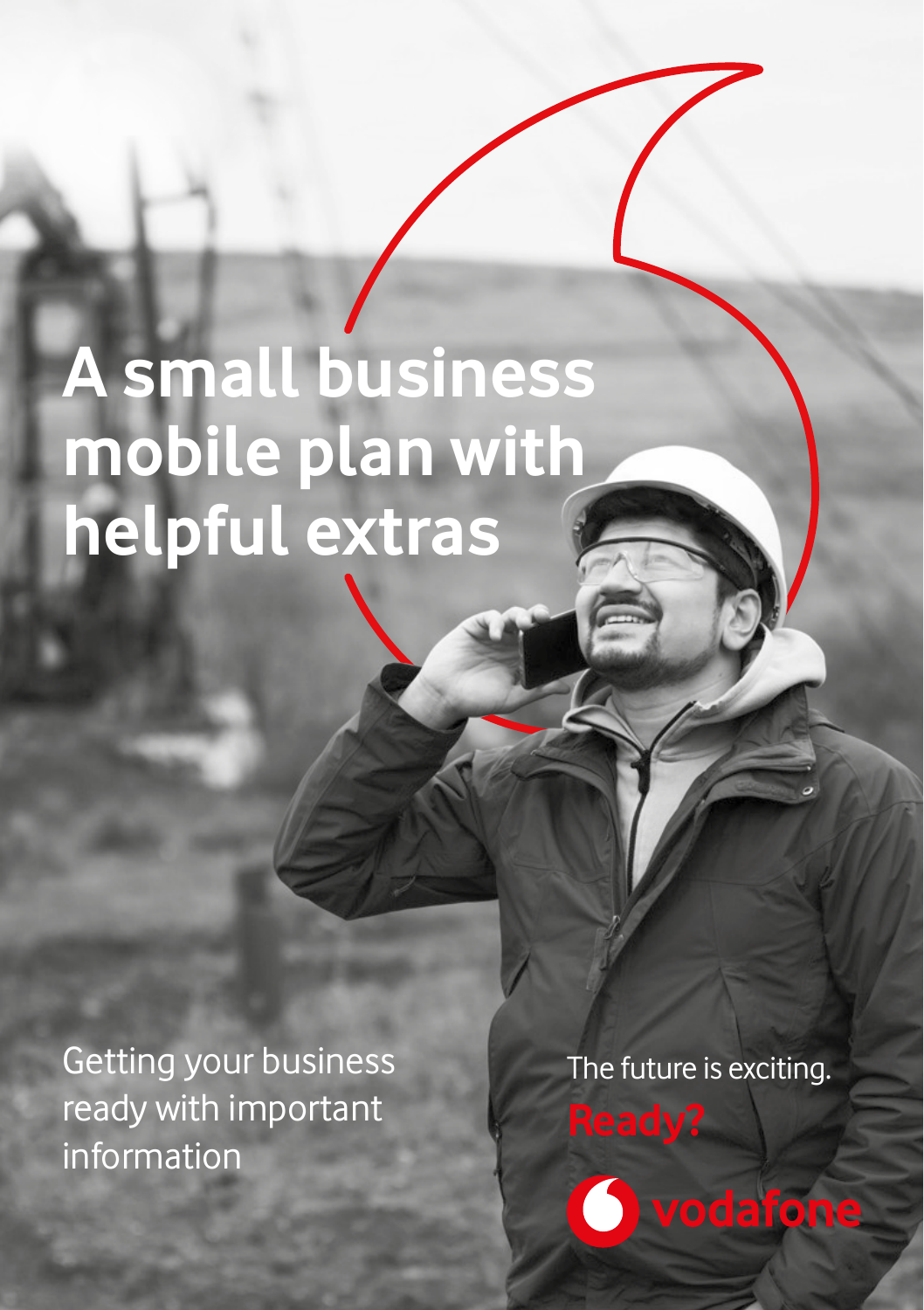# **Thank you for joining Vodafone**

When we designed Vodafone Business Premier, we had your business needs in mind – which is why we packed it with helpful extras to ensure that you can operate your business worry-free.

In this booklet, we'll walk you through the basics and introduce the key features of your new Business Premier mobile plan.

# **Your bill**

You'll get the first bill for your new contract in a few weeks' time. The amount due could be a little higher than you'd expect, but rest assured it's just this once. In addition to your first full month's fee, we have to charge for any time that may have elapsed since the date of purchase. After that, every bill will charge the monthly fee you've agreed to pay and nothing more, as long as you don't exceed your monthly allowances. If you exceed the amount included in your plan, you'll be charged the prices detailed in the Enterprise Price Plan Guide in this pack.

When you have multiple connections on the same account which have been added at different times, then different roaming rates may apply. Please check individual rates here **[www.vodafone.co.uk/workingabroad](http://www.vodafone.co.uk/workingabroad)**

#### **Better online experience**

You'll see improvements in your experience online – including better visibility and control of your account when it suits you, without having to contact us.

#### **Download the My Vodafone App**

- Check your real time data usage
- Manage and add products and services
- View your bill and current charges
- Help and support via live chat service
- Check your upgrade eligibility or change your plan

Download the App and find out more at **[www.vodafone.co.uk/myvf/app](http://www.vodafone.co.uk/myvf/app)** 

To use My Vodafone via desktop or your mobile simply go to **[www.vodafone.co.uk/myvodafone](http://www.vodafone.co.uk/myvodafone)** and either log in or register if it's your first time using it.

# **Useful Numbers**

| 121           | Set up your personal greeting, and listen to your voicemail<br>messages |
|---------------|-------------------------------------------------------------------------|
| 44555         | Pay your bill by debit or credit card                                   |
| 56677         | See how many UK minutes, texts and MB of data you've used               |
| 191           | Speak to your Business Customer Services team free of charge            |
| 03333 040 191 | Landline number for Business Customer Services                          |

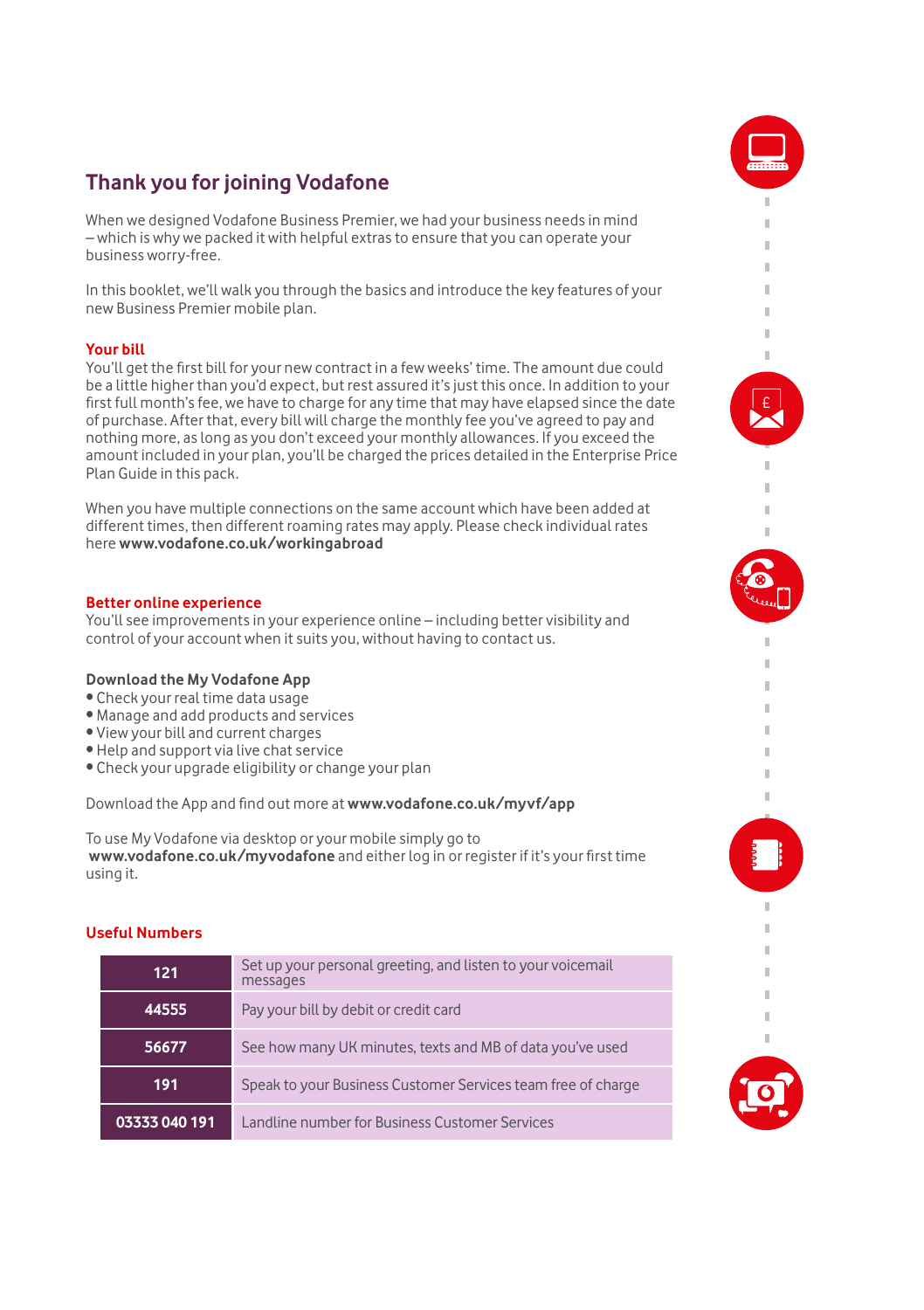# **Introducing your mobile plan**

Business Premier is packed with helpful business extras that give you everything you need in a mobile plan. Along with unlimited minutes/texts and data allowances from 4GB to 60GB, you'll get a Prime Contact – a named UK-based adviser who will own and fix your queries. An Email & Maps Pass – so you won't use data from your plan whilst checking emails or using maps on selected apps. Plus, on our 12, 25 and 60GB plans, you'll benefit from damage and breakdown insurance with 4-hour phone replacement.

# **Key Features**

# **Unlimited minutes and texts**

Stay connected to your business and your customers 24/7

#### **Prime Contact**

Get a personalised service with a UK-based, named contact who will own and fix your queries

#### **Email and Maps Pass**

Wherever you are in the UK, access your emails and use maps on selected apps without using your data allowance

# **Business Traveller**

Take your plan with you to our Europe zones at no extra cost. If business takes you further around the globe, you can also take your plan to over 60 destinations in our World Zone for just £5 per connection per day.

Ì.

Ĩ.

Ì. ï

Find out more at **[www.vodafone.co.uk/workingabroad](http://www.vodafone.co.uk/workingabroad)**

#### **Flexible Upgrades**

Once you've had your phone for six months, you can upgrade to the latest handsets, however you will have to pay an early upgrade charge. More information is provided here **[www.vodafone.co.uk/flexiupgrades](http://www.vodafone.co.uk/flexiupgrades)**

#### **Damage and Breakdown Insurance with Vodafone Rapid**

Damage and breakdown insurance to cover you for any mishaps

If disaster strikes your phone, get up and running again with a replacement within 4 hours\*. Available on 12, 25 & 60GB plans

\*A small number of locations and venues aren't eligible for 4-hour delivery. You can find more information, along with details of our daily cut off and opening times in our terms and conditions **[www.vodafone.co.uk/business/media/document/doc-business](https://www.vodafone.co.uk/business/media/document/doc-business-service-terms-Vodafone-Rapid-from-1st-June-2016.pdf)[service-terms-Vodafone-Rapid-from-1st-June-2016.pdf](https://www.vodafone.co.uk/business/media/document/doc-business-service-terms-Vodafone-Rapid-from-1st-June-2016.pdf)**

# **Wi-Fi Calling**

Take and make calls to stay on top of things even when there's no mobile signal

#### **Business Support**

Get the legal consultation and the support your business needs - online, over the phone or face to face. Available on 25 and 60GB plans

# **A choice of a Mobile Wi-Fi or PayPal Here Device**

Mobile Wi-Fi\*\* is a small device that uses a SIM card to give you internet access over a mobile network. You can connect up to 5 devices at once\*\*\*

With the PayPal Here Device\*\*, you can enjoy the freedom of being able to accept card and contactless payments wherever you are, without any monthly fees\*\*\*\*. Available on 60GB plans

\*\*One device per connection. PayPal Here Device has a 12 month warranty. For out of warranty support, please contact PayPal directly. Mobile Wi-Fi Device has a 24 month warranty

\*\*\*SIM card not included

\*\*\*\*PayPal per-transaction fees apply